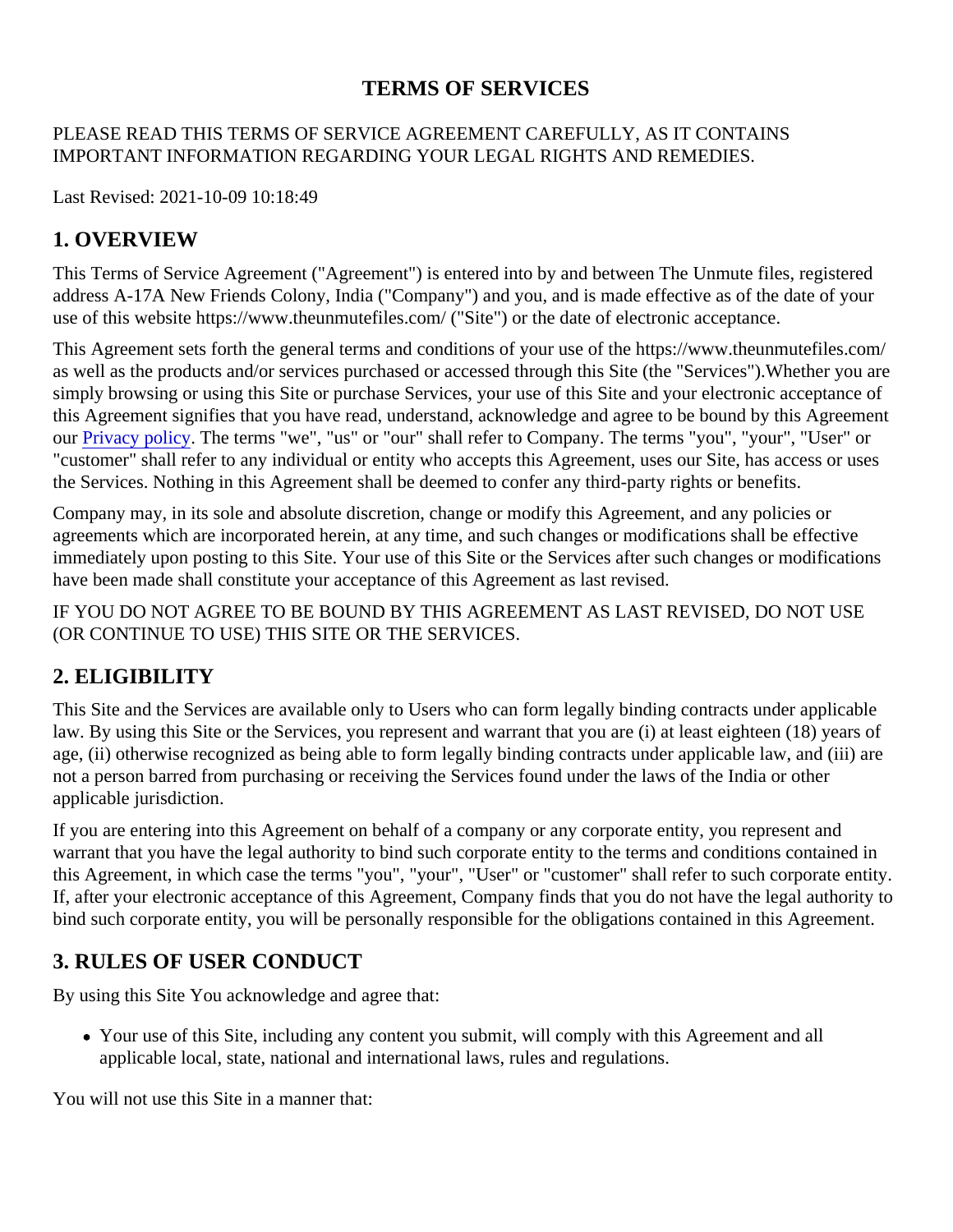- Is illegal, or promotes or encourages illegal activity;
- Promotes, encourages or engages in child pornography or the exploitation of children;
- Promotes, encourages or engages in terrorism, violence against people, animals, or property;
- Promotes, encourages or engages in any spam or other unsolicited bulk email, or computer or network hacking or cracking;
- Infringes on the intellectual property rights of another User or any other person or entity;
- Violates the privacy or publicity rights of another User or any other person or entity, or breaches any dut of confidentiality that you owe to another User or any other person or entity;
- Interferes with the operation of this Site;
- Contains or installs any viruses, worms, bugs, Trojan horses, Cryptocurrency Miners or other code, files or programs designed to, or capable of, using many resources, disrupting, damaging, or limiting the functionality of any software or hardware.

You will not:

- copy or distribute in any medium any part of this Site, except where expressly authorized by Company,
- copy or duplicate this Terms of Services agreement, which was created with the helperential up.io and th[e Terms and Conditions Genera](https://termshub.io/terms-of-service?utm_source=referral&utm_medium=generated_documents&utm_campaign=referral_documents&utm_content=tos_th_text)tor
- modify or alter any part of this Site or any of its related technologies,
- access Companies Content (as defined below) or User Content through any technology or means other than through this Site itself.

### 4. INTELLECTUAL PROPERTY

In addition to the general rules above, the provisions in this Section apply specifically to your use of Compani Content posted to Site. Companies Content on this Site, including without limitation the text, software, scripts, source code, API, graphics, photos, sounds, music, videos and interactive features and the trademarks, servi marks and logos contained therein ("Companies Content"), are owned by or licensed to The Unmute files in perpetuity, and are subject to copyright, trademark, and/or patent protection.

Companies Content is provided to you "as is", "as available" and "with all faults" for your information and personal, non-commercial use only and may not be downloaded, copied, reproduced, distributed, transmitted, broadcast, displayed, sold, licensed, or otherwise exploited for any purposes whatsoever without the express prior written consent of Company. No right or license under any copyright, trademark, patent, or other proprietary right or license is granted by this Agreement.

#### 5. LINKS TO THIRD-PARTY WEBSITES

This Site may contain links to third-party websites that are not owned or controlled by Company. Company assumes no responsibility for the content, terms and conditions, privacy policies, or practices of any third-part websites. In addition, Company does not censor or edit the content of any third-party websites. By using this Site you expressly release Company from any and all liability arising from your use of any third-party website. Accordingly, Company encourages you to be aware when you leave this Site and to review the terms and conditions, privacy policies, and other governing documents of each other website that you may visit.

## 6. DISCLAIMER OF REPRESENTATIONS AND WARRANTIES

YOU SPECIFICALLY ACKNOWLEDGE AND AGREE THAT YOUR USE OF THIS SITE SHALL BE AT YOUR OWN RISK AND THAT THIS SITE ARE PROVIDED "AS IS", "AS AVAILABLE" AND "WITH ALL FAULTS". COMPANY, ITS OFFICERS, DIRECTORS, EMPLOYEES, AGENTS, DISCLAIM ALL WARRANTIES, STATUTORY, EXPRESS OR IMPLIED, INCLUDING, BUT NOT LIMITED TO, ANY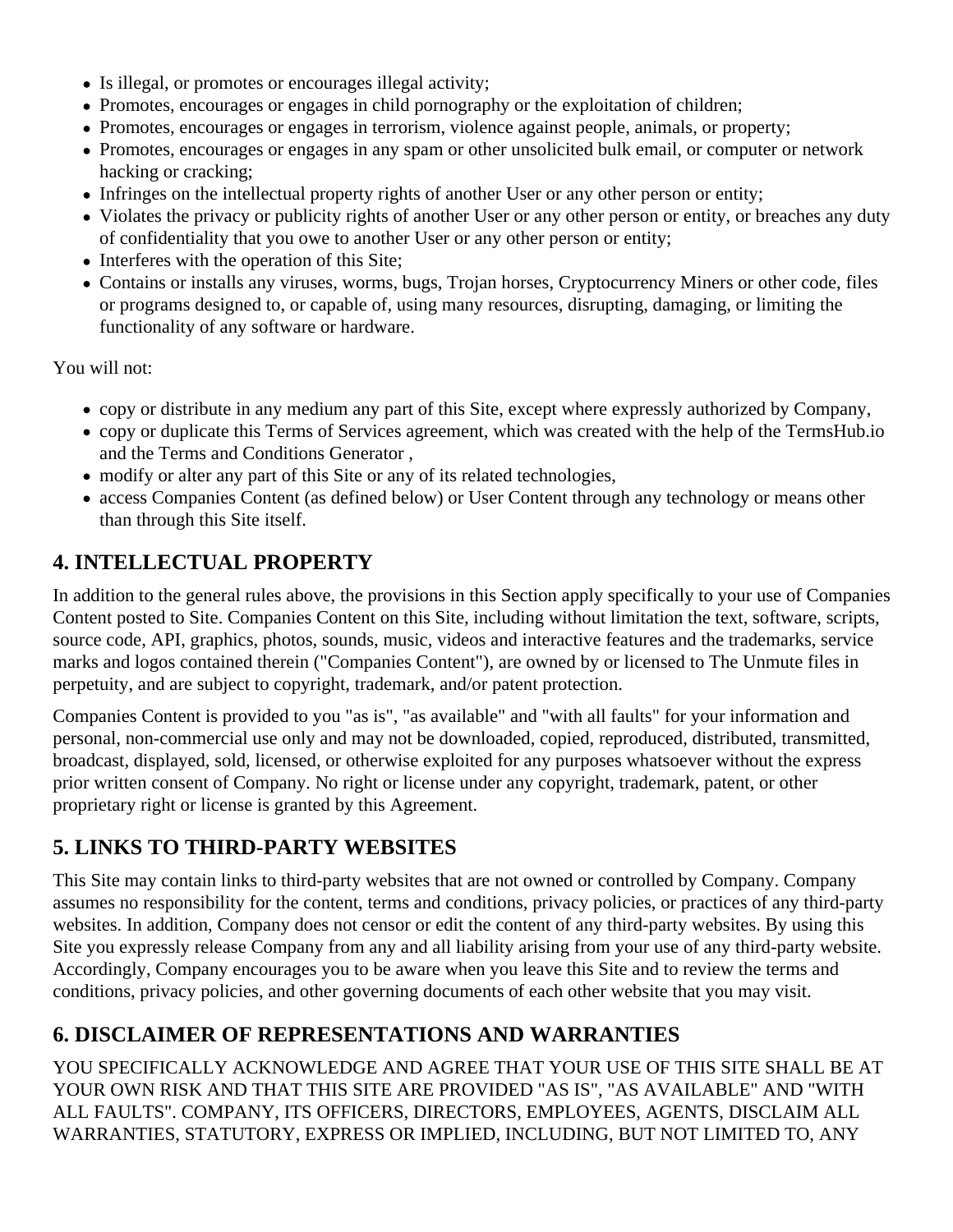IMPLIED WARRANTIES OF TITLE, MERCHANTABILITY, FITNESS FOR A PARTICULAR PURPOSE AND NON-INFRINGEMENT. COMPANY, ITS OFFICERS, DIRECTORS, EMPLOYEES, AND AGENTS MAKE NO REPRESENTATIONS OR WARRANTIES ABOUT (I) THE ACCURACY, COMPLETENESS, OR CONTENT OF THIS SITE, (II) THE ACCURACY, COMPLETENESS, OR CONTENT OF ANY SITES LINKED (THROUGH HYPERLINKS, BANNER ADVERTISING OR OTHERWISE) TO THIS SITE, AND/OR (III) THE SERVICES FOUND AT THIS SITE OR ANY SITES LINKED (THROUGH HYPERLINKS, BANNER ADVERTISING OR OTHERWISE) TO THIS SITE, AND COMPANY ASSUMES NO LIABILITY OR RESPONSIBILITY FOR THE SAME.

IN ADDITION, YOU SPECIFICALLY ACKNOWLEDGE AND AGREE THAT NO ORAL OR WRITTEN INFORMATION OR ADVICE PROVIDED BY COMPANY, ITS OFFICERS, DIRECTORS, EMPLOYEES, OR AGENTS, AND THIRD-PARTY SERVICE PROVIDERS WILL (I) CONSTITUTE LEGAL OR FINANCIAL ADVICE OR (II) CREATE A WARRANTY OF ANY KIND WITH RESPECT TO THIS SITE OR THE SERVICES FOUND AT THIS SITE, AND USERS SHOULD NOT RELY ON ANY SUCH INFORMATION OR ADVICE.

THE FOREGOING DISCLAIMER OF REPRESENTATIONS AND WARRANTIES SHALL APPLY TO THE FULLEST EXTENT PERMITTED BY LAW, and shall survive any termination or expiration of this Agreement or your use of this Site or the Services found at this Site.

# **7. LIMITATION OF LIABILITY**

IN NO EVENT SHALL COMPANY, ITS OFFICERS, DIRECTORS, EMPLOYEES, AGENTS, AND ALL THIRD PARTY SERVICE PROVIDERS, BE LIABLE TO YOU OR ANY OTHER PERSON OR ENTITY FOR ANY DIRECT, INDIRECT, INCIDENTAL, SPECIAL, PUNITIVE, OR CONSEQUENTIAL DAMAGES WHATSOEVER, INCLUDING ANY DAMAGES THAT MAY RESULT FROM (I) THE ACCURACY, COMPLETENESS, OR CONTENT OF THIS SITE, (II) THE ACCURACY, COMPLETENESS, OR CONTENT OF ANY SITES LINKED (THROUGH HYPERLINKS, BANNER ADVERTISING OR OTHERWISE) TO THIS SITE, (III) THE SERVICES FOUND AT THIS SITE OR ANY SITES LINKED (THROUGH HYPERLINKS, BANNER ADVERTISING OR OTHERWISE) TO THIS SITE, (IV) PERSONAL INJURY OR PROPERTY DAMAGE OF ANY NATURE WHATSOEVER, (V) THIRD-PARTY CONDUCT OF ANY NATURE WHATSOEVER, (VI) ANY INTERRUPTION OR CESSATION OF SERVICES TO OR FROM THIS SITE OR ANY SITES LINKED (THROUGH HYPERLINKS, BANNER ADVERTISING OR OTHERWISE) TO THIS SITE, (VII) ANY VIRUSES, WORMS, BUGS, TROJAN HORSES, OR THE LIKE, WHICH MAY BE TRANSMITTED TO OR FROM THIS SITE OR ANY SITES LINKED (THROUGH HYPERLINKS, BANNER ADVERTISING OR OTHERWISE) TO THIS SITE, (VIII) ANY USER CONTENT OR CONTENT THAT IS DEFAMATORY, HARASSING, ABUSIVE, HARMFUL TO MINORS OR ANY PROTECTED CLASS, PORNOGRAPHIC, "X-RATED", OBSCENE OR OTHERWISE OBJECTIONABLE, AND/OR (IX) ANY LOSS OR DAMAGE OF ANY KIND INCURRED AS A RESULT OF YOUR USE OF THIS SITE OR THE SERVICES FOUND AT THIS SITE, WHETHER BASED ON WARRANTY, CONTRACT, TORT, OR ANY OTHER LEGAL OR EQUITABLE THEORY, AND WHETHER OR NOT COMPANY IS ADVISED OF THE POSSIBILITY OF SUCH DAMAGES.

IN ADDITION, You SPECIFICALLY ACKNOWLEDGE AND agree that any cause of action arising out of or related to this Site or the Services found at this Site must be commenced within one (1) year after the cause of action accrues, otherwise such cause of action shall be permanently barred.

THE FOREGOING LIMITATION OF LIABILITY SHALL APPLY TO THE FULLEST EXTENT PERMITTED BY LAW, AND shall survive any termination or expiration of this Agreement or your use of this Site or the Services found at this Site.

## **8. INDEMNITY**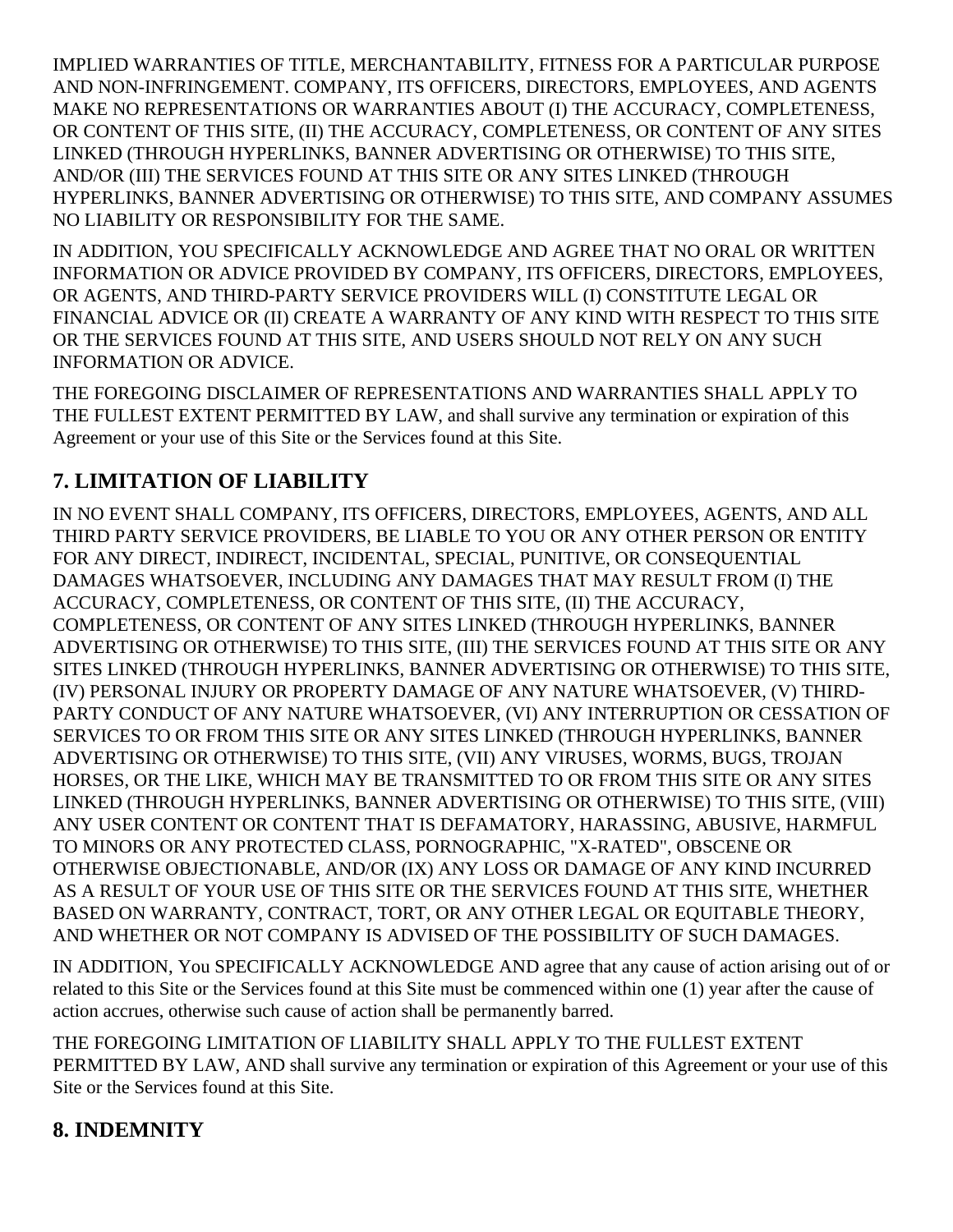You agree to protect, defend, indemnify and hold harmless Company and its officers, directors, employees, agents from and against any and all claims, demands, costs, expenses, losses, liabilities and damages of ever kind and nature (including, without limitation, reasonable attorneys' fees) imposed upon or incurred by Company directly or indirectly arising from (i) your use of and access to this Site; (ii) your violation of any provision of this Agreement or the policies or agreements which are incorporated herein; and/or (iii) your violation of any third-party right, including without limitation any intellectual property or other proprietary right. The indemnification obligations under this section shall survive any termination or expiration of this Agreement or your use of this Site or the Services found at this Site.

## 9. DATA TRANSFER

If you are visiting this Site from a country other than the country in which our servers are located, your communications with us may result in the transfer of information across international boundaries. By visiting this Site and communicating electronically with us, you consent to such transfers.

### 10. AVAILABILITY OF WEBSITE

Subject to the terms and conditions of this Agreement and our policies, we shall use commercially reasonable efforts to attempt to provide this Site on 24/7 basis. You acknowledge and agree that from time to time this Si may be inaccessible for any reason including, but not limited to, periodic maintenance, repairs or replacement that we undertake from time to time, or other causes beyond our control including, but not limited to, interruption or failure of telecommunication or digital transmission links or other failures.

You acknowledge and agree that we have no control over the availability of this Site on a continuous or uninterrupted basis, and that we assume no liability to you or any other party with regard thereto.

### 11. DISCONTINUED SERVICES

Company reserves the right to cease offering or providing any of the Services at any time, for any or no reaso and without prior notice. Although Company makes great effort to maximize the lifespan of all its Services, there are times when a Service we offer will be discontinued. If that is the case, that product or service will no longer be supported by Company. In such case, Company will either offer a comparable Service for you to migrate to or a refund. Company will not be liable to you or any third party for any modification, suspension, o discontinuance of any of the Services we may offer or facilitate access to.

#### 12. FEES AND PAYMENTS

You acknowledge and agree that your payment will be charged and processed by The Unmute files.

You agree to pay any and all prices and fees due for Services purchased or obtained at this Site at the time y order the Services.

Company expressly reserves the right to change or modify its prices and fees at any time, and such changes modifications shall be posted online at this Site and effective immediately without need for further notice to yo

Refund Policy: for products and services eligible for a refund, you may request a refund under the terms and conditions of our Refund Policy which can be acce[ssed](https://portal.termshub.io/theunmutefiles.com/refund_policy/).

#### 13. NO THIRD-PARTY BENEFICIARIES

Nothing in this Agreement shall be deemed to confer any third-party rights or benefits.

#### 14. COMPLIANCE WITH LOCAL LAWS

Company makes no representation or warranty that the content available on this Site are appropriate in every